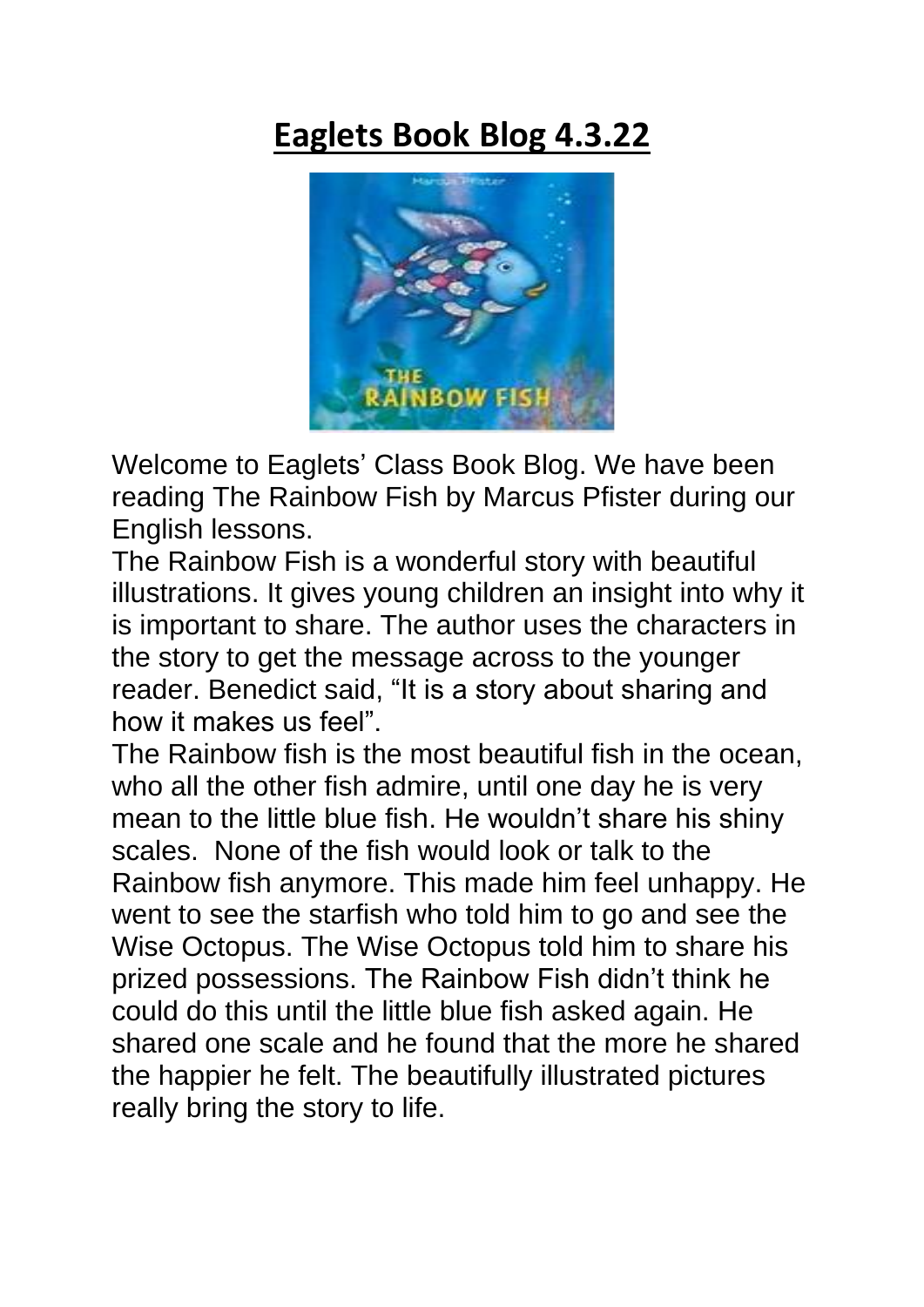We talked about our favourite part of the story and this is what some of the children said:-

Lara said "I liked it when the Rainbow Fish shared his scales. Everyone was happy at the end."

Toby said "I liked it when the Octopus said the waves have told me your story."

Alexander said "I liked it when the Wise Octopus gave the Rainbow Fish some advice."

Benicio said "I liked it when the little Blue Fish was delighted because the Rainbow Fish had shared his scales with him."

We also learned some new vocabulary in the story. These are some of the words we learned:

> Glided **Shimmering Possessions Waivered Delighted**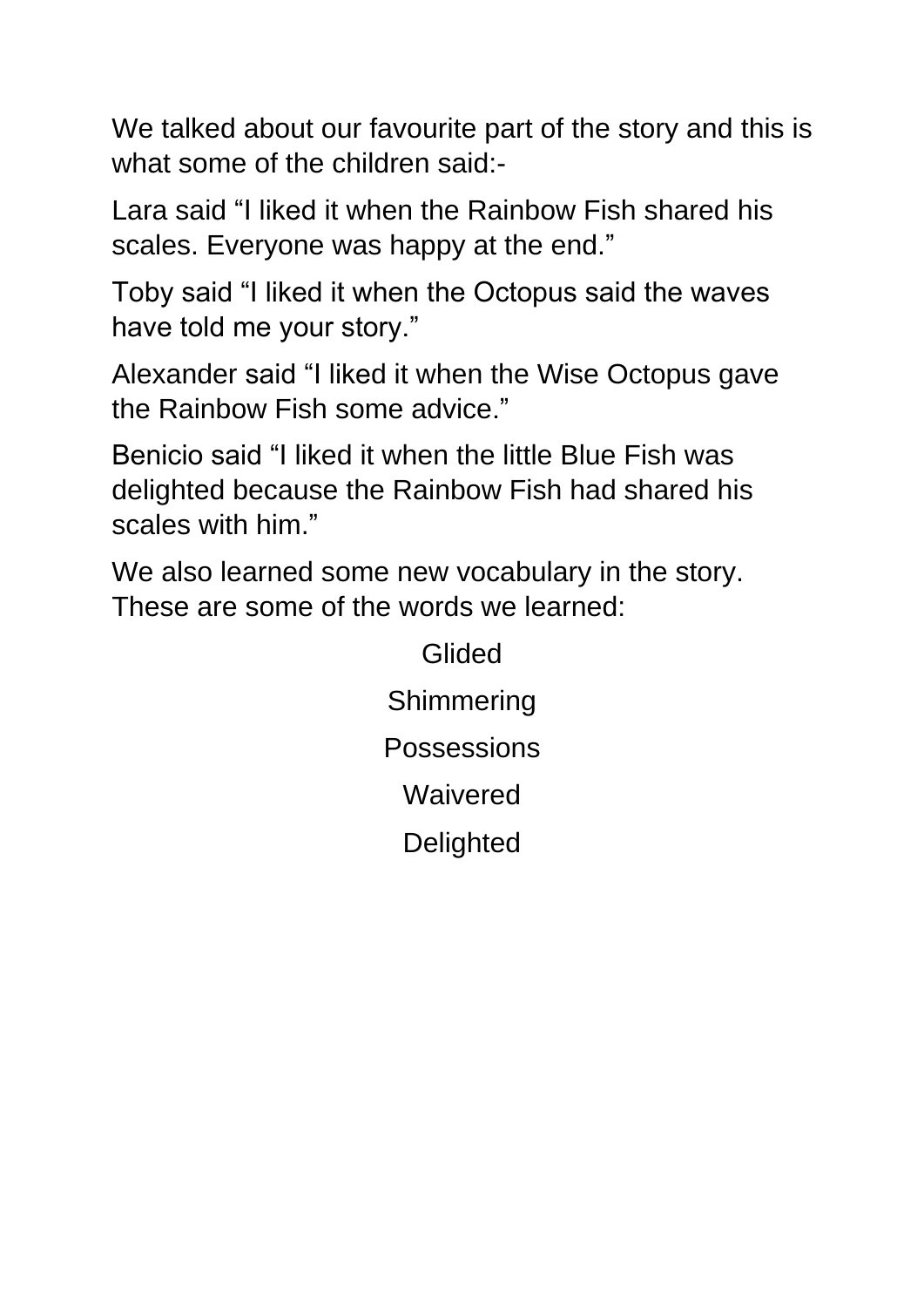This is some of the work that we completed related to the story.

### Writing about the story





#### Ocean descriptions





## Letter Writing